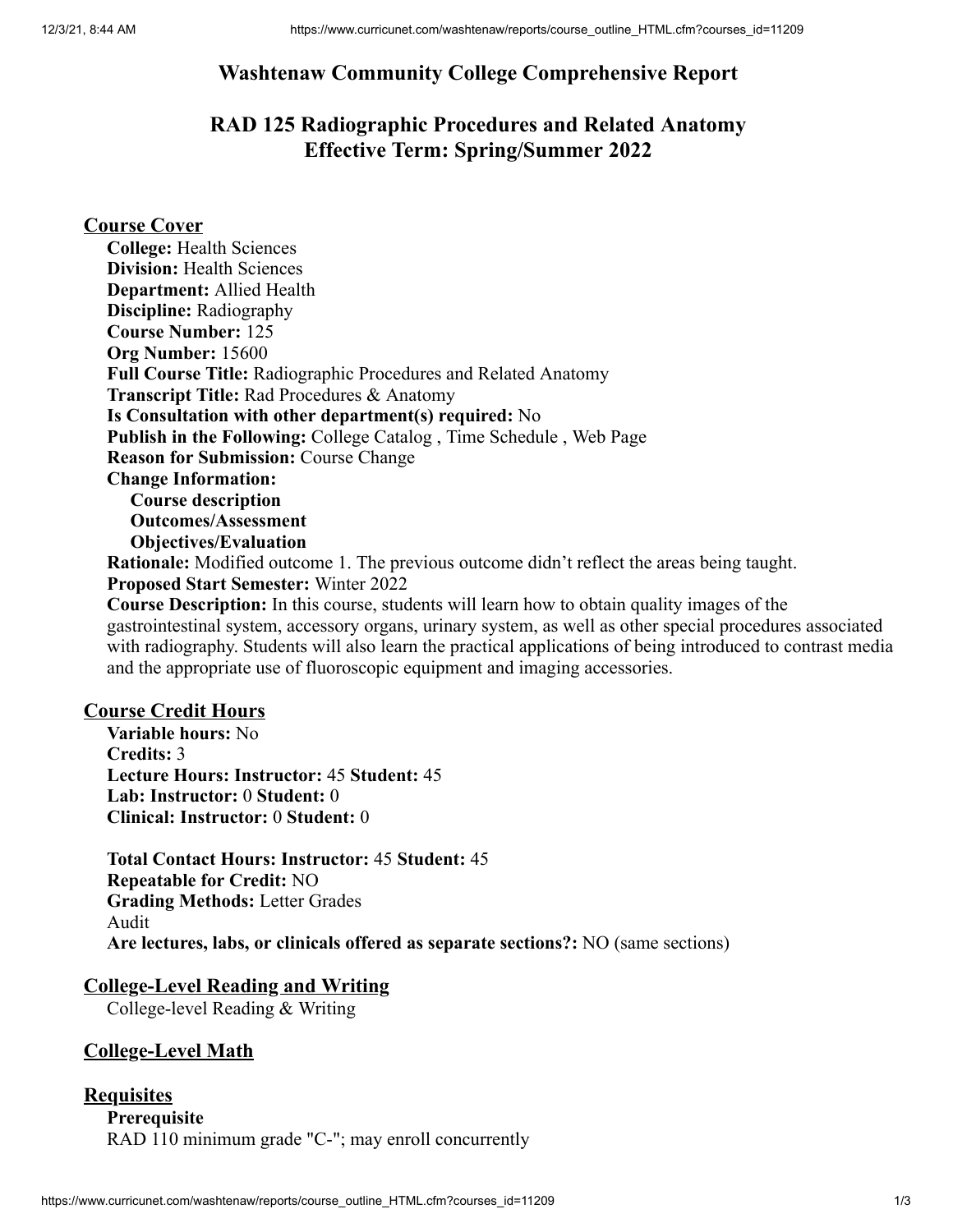### **General Education**

# **Request Course Transfer**

## **Proposed For:**

# **Student Learning Outcomes**

1. Identify related anatomy according to the radiographic positioning for exams of the gastrointestinal, biliary, and urinary system.

### **Assessment 1**

Assessment Tool: Outcome-related departmental final examination questions on Blackboard Assessment Date: Winter 2022 Assessment Cycle: Every Three Years Course section(s)/other population: All sections Number students to be assessed: All students How the assessment will be scored: Answer key Standard of success to be used for this assessment: 80% of the students will achieve a score of 70% or above. Who will score and analyze the data: Faculty

2. Perform basic care skills associated with a radiographic examination of the large intestine (barium enema).

### **Assessment 1**

Assessment Tool: Practical lab evaluation Assessment Date: Winter 2022 Assessment Cycle: Every Three Years Course section(s)/other population: All sections Number students to be assessed: All students How the assessment will be scored: Lab skill checklist (yes or no) Standard of success to be used for this assessment: 80% of the students will achieve a score of 100% for the practical skills evaluation. Who will score and analyze the data: Faculty

# **Course Objectives**

- 1. List and identify the organs of the upper gastrointestinal (UGI) system and accessory organs.
- 2. Describe the anatomical location of the esophagus within the thoracic cavity.
- 3. Explain the appropriate protocol for taking a patient history prior to an iodinated contrast injection.
- 4. Demonstrate the proper skill for assembling and preparing a barium suspension and enema bag for a lower gastrointestinal procedure.
- 5. List and describe the anatomy and physiology of the liver, gallbladder and biliary duct system.
- 6. Describe the patient preparation, room preparation, and the fluoroscopic procedure for an Endoscopic retrograde cholangiopancreatography (ERCP).
- 7. List and describe the common radiopaque contrast media utilized for an intravenous urogram (IVU).
- 8. List the basic positions or projections for an IVU.
- 9. List the basic positions or projections for the small bowel series.
- 10. Describe the image receptors, central ray location, direction and angulation of the beam for a UGI series.

# **New Resources for Course**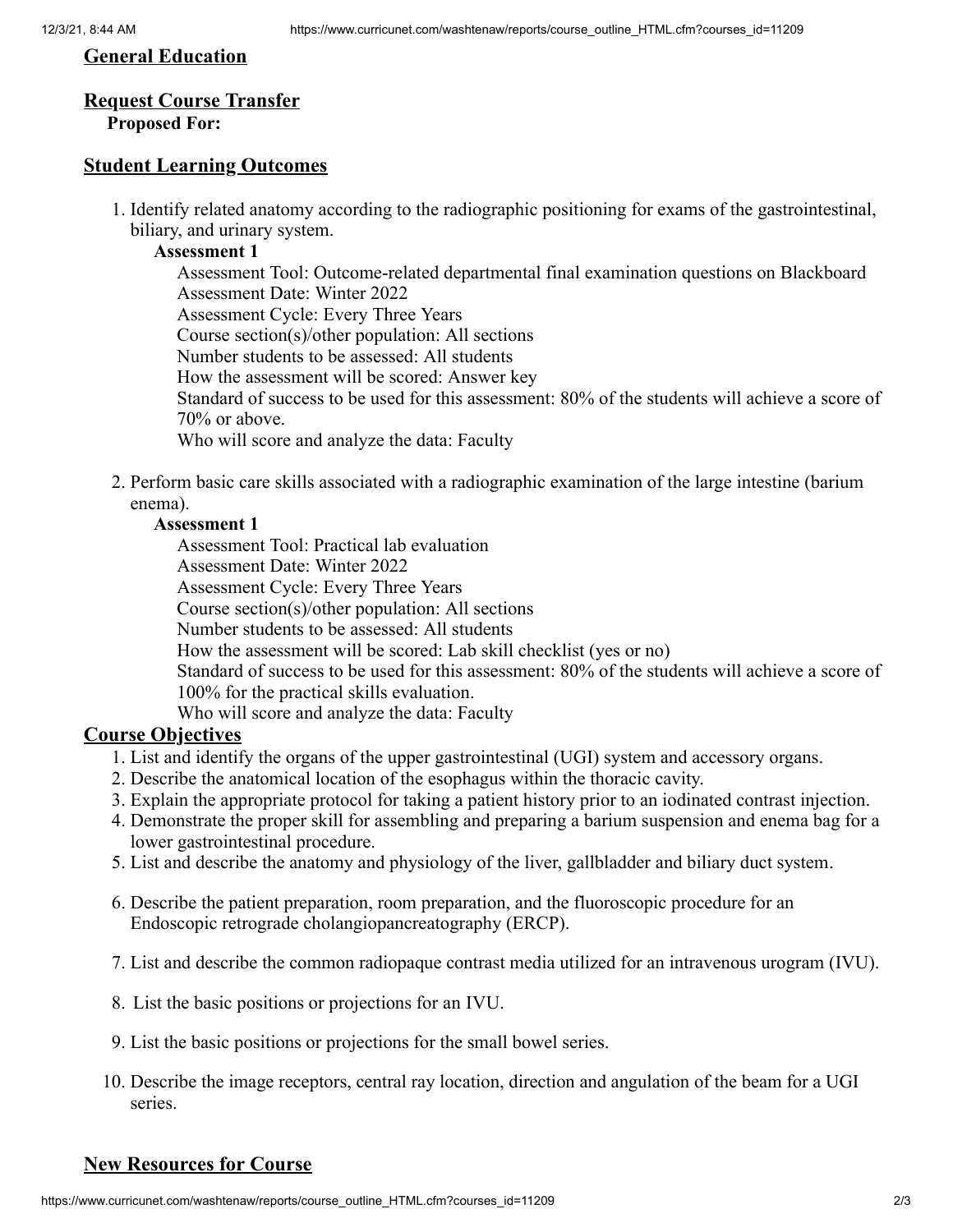## **Course Textbooks/Resources**

#### Textbooks

Bontrager, Kenneth, L. Lampignano, John P., . *Radiographic Positioning and Related Anatomy*, 10th ed. St. Louis: Mosby-Year Book, Inc., 2021

#### Manuals

Bontrager, Kenneth, L. Lampignano, John P.. Radiographic Positioning and Related Anatomy Workbook and Laboratory Manual, Mosby-Year Book, Inc., 01-01-2021

Periodicals Software

# **Equipment/Facilities**

Level III classroom Other: Blackboard management system

| <b>Reviewer</b>                        | Action                  | Date         |
|----------------------------------------|-------------------------|--------------|
| <b>Faculty Preparer:</b>               |                         |              |
| Jim Skufis                             | <b>Faculty Preparer</b> | Oct 13, 2021 |
| <b>Department Chair/Area Director:</b> |                         |              |
| Kristina Sprague                       | Recommend Approval      | Oct 14, 2021 |
| Dean:                                  |                         |              |
| Eva Samulski                           | Recommend Approval      | Oct 14, 2021 |
| <b>Curriculum Committee Chair:</b>     |                         |              |
| Randy Van Wagnen                       | Recommend Approval      | Nov 29, 2021 |
| <b>Assessment Committee Chair:</b>     |                         |              |
| <b>Shawn Deron</b>                     | Recommend Approval      | Nov 30, 2021 |
| <b>Vice President for Instruction:</b> |                         |              |
| Kimberly Hurns                         | Approve                 | Nov 30, 2021 |
|                                        |                         |              |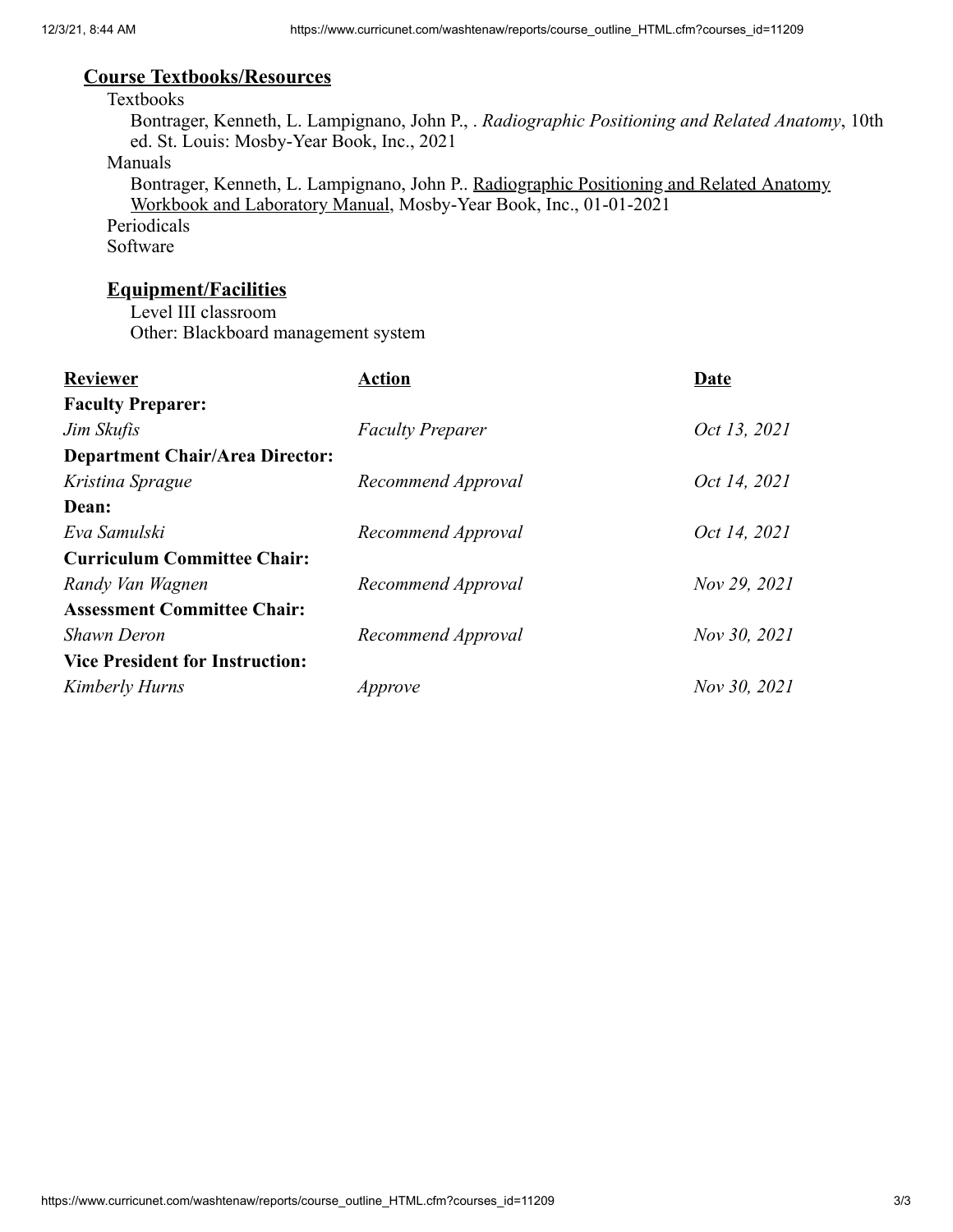# **Washtenaw Community College Comprehensive Report**

# **RAD 125 Radiographic Procedures and Related Anatomy Effective Term: Fall 2013**

**Course Cover Division:** Math, Science and Health **Department:** Allied Health **Discipline:** Radiography **Course Number:** 125 **Org Number:** 15600 **Full Course Title:** Radiographic Procedures and Related Anatomy **Transcript Title:** Rad Procedures & Anatomy **Is Consultation with other department(s) required:** No **Publish in the Following:** College Catalog , Time Schedule , Web Page **Reason for Submission:** Course Change **Change Information: Pre-requisite, co-requisite, or enrollment restrictions Outcomes/Assessment Rationale:** The sequence of radiography courses has been changed due to revision in the

curriculum. RAD 125, which was offered in the Winter semester for the first-year students, will be offered in the Fall semester for the first-year students.

#### **Proposed Start Semester:** Fall 2013

**Course Description:** This course is designed to teach the student how to obtain quality images of the gastrointestinal system, accessory organs, urinary system and other special procedures associated with radiography. Students will also learn practical applications of contrast media and the appropriate use of fluoroscopic equipment and imaging accessories.

#### **Course Credit Hours**

**Variable hours:** No **Credits:** 3 **Lecture Hours: Instructor:** 45 **Student:** 45 **Lab: Instructor:** 0 **Student:** 0 **Clinical: Instructor:** 0 **Student:** 0

**Total Contact Hours: Instructor:** 45 **Student:** 45 **Repeatable for Credit:** NO **Grading Methods:** Letter Grades Audit **Are lectures, labs, or clinicals offered as separate sections?:** NO (same sections)

### **College-Level Reading and Writing**

College-level Reading & Writing

**College-Level Math Requisites Prerequisite** RAD 110 minimum grade "C-"; may enroll concurrently

**General Education Request Course Transfer Proposed For:**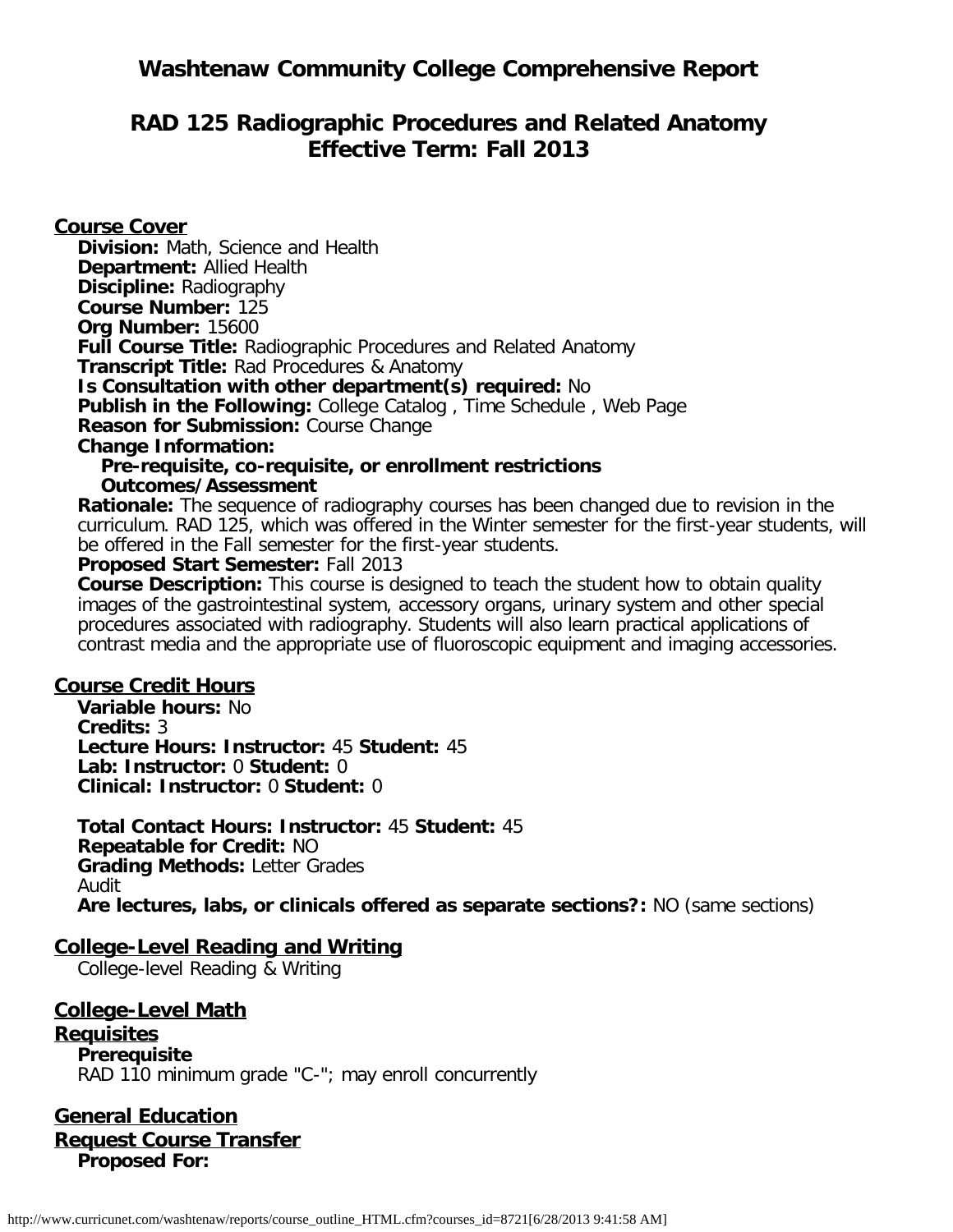# **Student Learning Outcomes**

1. Identify related anatomy according to radiographic positioning for the upper gastrointestinal series.

**Assessment 1 Assessment Tool:** departmental final examination on Blackboard **Assessment Date:** Winter 2014 **Assessment Cycle:** Every Three Years **Course section(s)/other population:** All sections **Number students to be assessed:** All students **How the assessment will be scored:** Answer key **Standard of success to be used for this assessment:** 80% of the students will achieve a score of 70% or above for the exam. **Who will score and analyze the data:** Faculty

2. Perform basic care skills associated with a radiographic examination of the large intestine (barium enema).

# **Assessment 1**

**Assessment Tool:** Practical lab evaluation **Assessment Date:** Fall 2014 **Assessment Cycle: Every Three Years Course section(s)/other population:** All sections **Number students to be assessed:** All students **How the assessment will be scored:** Lab skill checklist (yes or no) **Standard of success to be used for this assessment:** 80% of the students will achieve a score of 100% for the practical skills evaluation. **Who will score and analyze the data:** Faculty

# **Course Objectives**

- 1. List and identify the organs of the upper gastrointestinal system and accessory organs. **Matched Outcomes**
- 2. Describe the anatomical location of the esophagus within the thoracic cavity. **Matched Outcomes**
- 3. Explain the appropriate protocol for taking a patient history prior to an iodinated contrast injection.

# **Matched Outcomes**

4. Demonstrate the proper skill for assembling and preparing a barium suspension and enema bag for a lower gastrointestinal procedure. **Matched Outcomes**

# **New Resources for Course**

# **Course Textbooks/Resources**

## **Textbooks**

Bontrager, Kenneth, L. Lampignano, John P., . Radiographic Positioning and Related Anatomy, 7th ed. St. Louis: Mosby-Year Book, Inc., 2010

Manuals

Bontrager, Kenneth, L. Lampignano, John P.. Radiographic Positioning and Related Anatomy Workbook and Laboratory Manual, Mosby-Year Book, Inc., 01-01-2010 **Periodicals** 

**Software** 

# **Equipment/Facilities**

Level III classroom

Other: Blackboard management system

# **Reviewer Action Date**